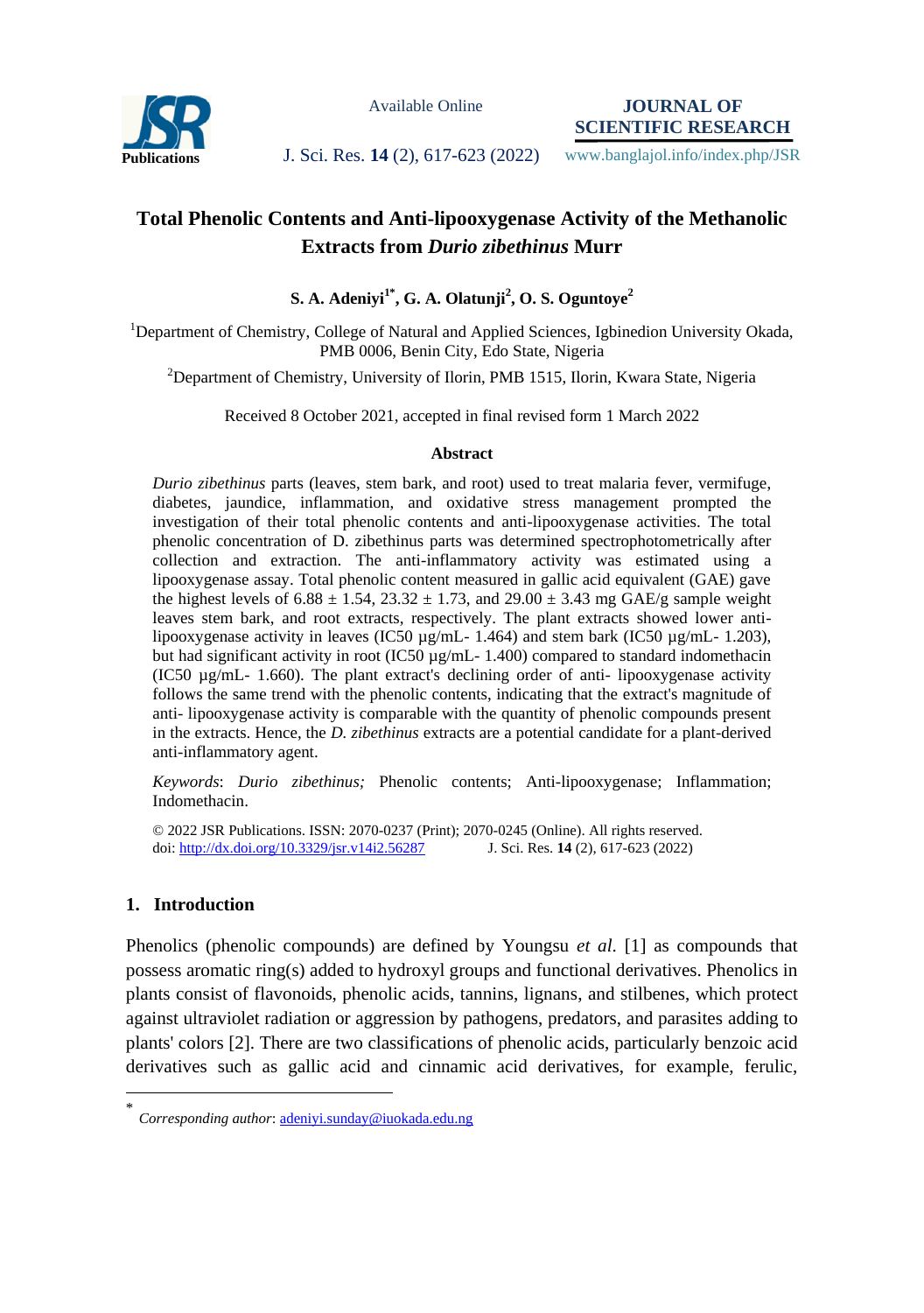coumaric, and caffeic acids. Caffeic acid is a sufficient phenolic acid in numerous fruits and vegetables, while ferulic acid exists in cereals [3].

Phenolics are the prevalent constituents of plant-based foods and beverages, adding to the bitterness and astringency of fruit and fruit juices due to the relation between phenolics (procyanidin) and the glycoprotein in saliva [4]. Meanwhile, some authors have earlier reported that some phenolics can serve as antibacterial [5], antiviral [6], and antiinflammatory [7] agents. Moreover, some phenolics show antioxidant properties [8] due to their chemical structures that decrease the hazard of oxidative diseases in humans [9].

 Lipoxygenases are important enzymes that are liable for transforming arachidonic and linoleic into bioactive substances involved in immune and inflammatory responses.

These are vital enzymes useful in leukotrienes' biosynthesis that play crucial roles in some inflammation-related conditions such as allergic reactions, cancer, asthma, colitis ulcerosa, psoriasis, and rheumatoid arthritis [10-13].

 *Durio zibethinus* (Durian), belonging to the Bombacaceae family, was cultivated in the tropical region of Malaysia and the Southeast Asian countries [14]. Durian is well known as "King of Tropical Fruit" due to its high nutritional status and physical appearance, resembling the thorny thrones of Asian kings [15].

Durian fruit was earlier investigated to possess potential medicinal and therapeutic properties, including its ability to raise the immune system and wound healing [16]. It is reported by Ang *et al*. [17] that durian fruit has antioxidant, anti-cardiovascular, anticancer, anti-diabetic [18,19], and anti-obesity properties [20] and can cure insomnia, enhance digestion, reduce blood pressure and lessen the symptoms of depression, anxiety, and stress disorders [21,22]. With this background, it was disclosed that the antilipooxygenase activity of *D. zibethinus* parts (leaves, stem-bark, and root) had not been reported. Hence, this study focused on estimating the magnitude of phenolic compounds and evaluated the in vitro anti-lipooxygenase activity of methanol extracts of *D. zibethinus* parts.

## **2. Materials and Methods**

## **2.1.** *Study area*

The project was carried out at the Chemistry Department of the University of Ilorin, Kwara State, Nigeria from February-November, 2019.

### **2.2.** *Sample collection*

Fresh plant materials (leaves, stem bark, and root) of *D. zibethinus* were obtained from Okada in Edo State, Nigeria. The plant samples were identified and authenticated at the Herbarium of the Faculty of Life Sciences, University of Ilorin, and voucher number UILH/001/1371 was assigned. The samples air-drying was crushed and subjected to extraction at ambient temperature.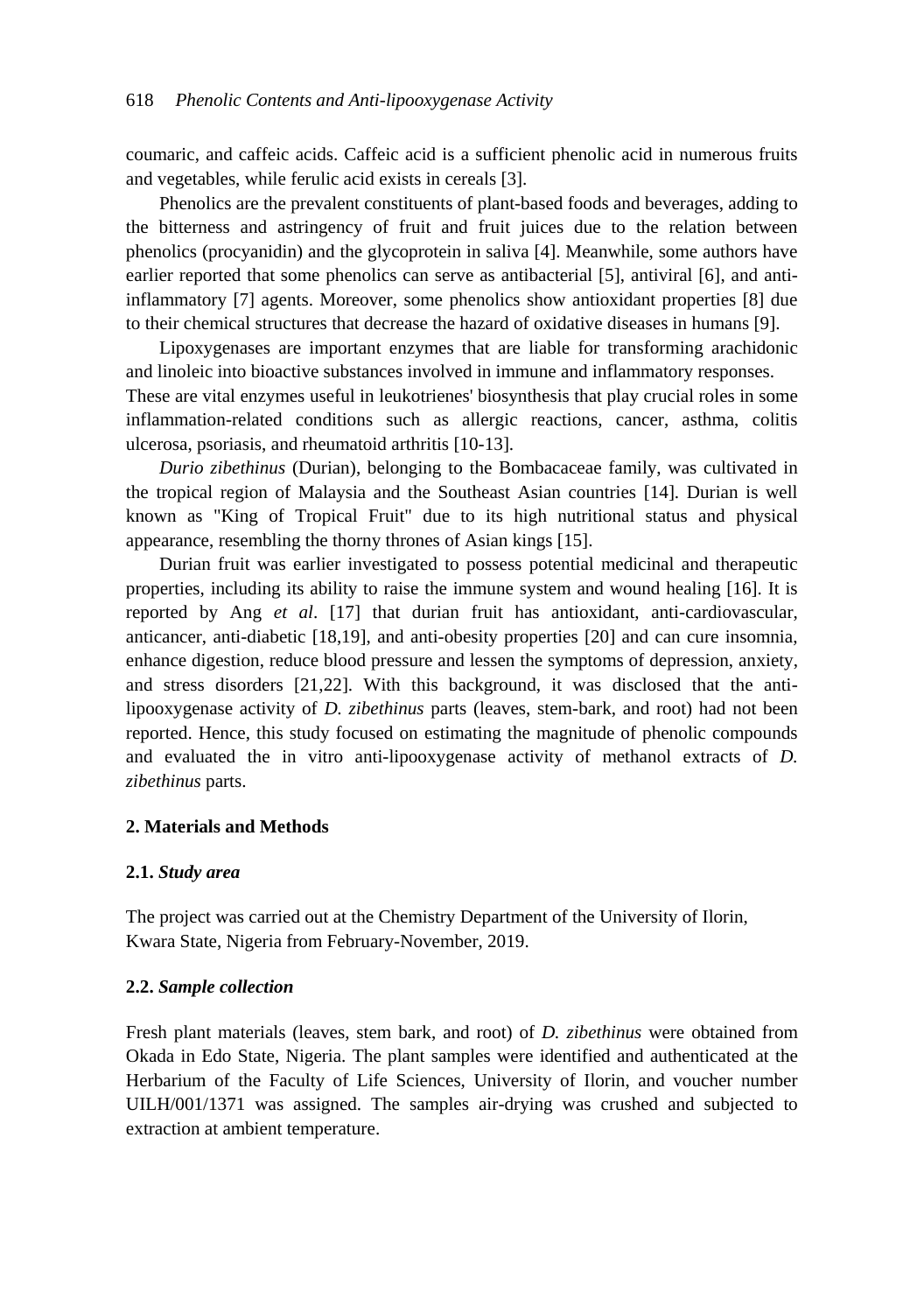## **2.3.** *Chemicals and reagents*

Reagents and chemicals, including Folin-Ciocalteu, Gallic acid, linoleic acid, borate buffer, and indomethacin, were Sigma-Aldrich, USA. Sodium carbonate  $(N_a$ <sub>2</sub>CO<sub>3</sub>) and other reagents used were analytical grades expected otherwise indicated. However, when required, solvents were redistilled before use.

### **2.4.** *Evaluation of total phenolic contents*

The Folin-Ciocalteu (FC) method of Dewanto *et al*. [23] with slight modifications was followed to estimate the total phenolic contents (TPC) of D. zibethinus extracts. An aliquot part of the diluted extract was added to the mixture of 0.5 mL of distilled water and 0.125 mL of Folin–Ciocalteu reagent. The mixture was then shaken and allowed to settle down for 6 min before adding 1.25 mL of 7 % Sodium carbonate (Na<sub>2</sub>CO<sub>3</sub>). The solution was diluted to a final volume of 3 mL with distilled water, mixed thoroughly, and incubated in the dark. Sample blank for all the dilution of standard gallic acid was prepared similarly by replacing Folin-Ciocalteu solution with distilled water, filtered and absorbance was spectrophotometrically (UV-VIS spectrophotometer V-550 model, Japan) at 760 nm, measured against the suitable blank [24]. TPC was expressed as mg  $GAE/g$ DW (i.e., milligram gallic acid equivalent per gram of dried extract). The sample was analyzed in triplicate.

### **2.5.** *Anti-inflammatory activity: lipoxygenase assay*

The method of Eshwarappa *et al*. [13] was adopted to determine the lipoxygenase activity of the sample using lipoxidase enzyme and linoleic acid as a substrate. Precisely, the assay was implemented by dissolving the test samples in 0.25 mL of 2 M borate buffer (pH 9.0), added to 0.25 mL of lipoxidase enzyme solution at 20,000 U/mL, and incubated for 5 min at 25 °C. Thereafter, 1.0 mL of linoleic acid solution  $(0.6 \text{ mM})$  was added and thoroughly mixed. The extent of reaction was compared to the standard indomethacin by measuring the formation of 13-hydroperoxyl linoleic acid from the linoleic acid (forming a new conjugated diene) at 234 nm on a multiscan absorbance reader. The percentage inhibition was calculated utilizing the expression: % Inhibition =  $100 \times (1 - Vt/Vc)$ .

Where  $Vt =$  absorbance of test sample;  $Vc =$  absorbance of control A dose-response curve was plotted to obtain the IC50 values. IC50 is the inhibitory concentration at 50% of a maximum scavenging capacity. Triplicate tests and analyses were performed, and the average was calculated.

### **2.6.** *Statistical analysis*

Results obtained were evaluated on GraphPad Prism 5 (San Diego, CA) using a one-way ANOVA and outcome triplicate values given as mean  $\pm$  standard deviation ( $\pm$  SD). The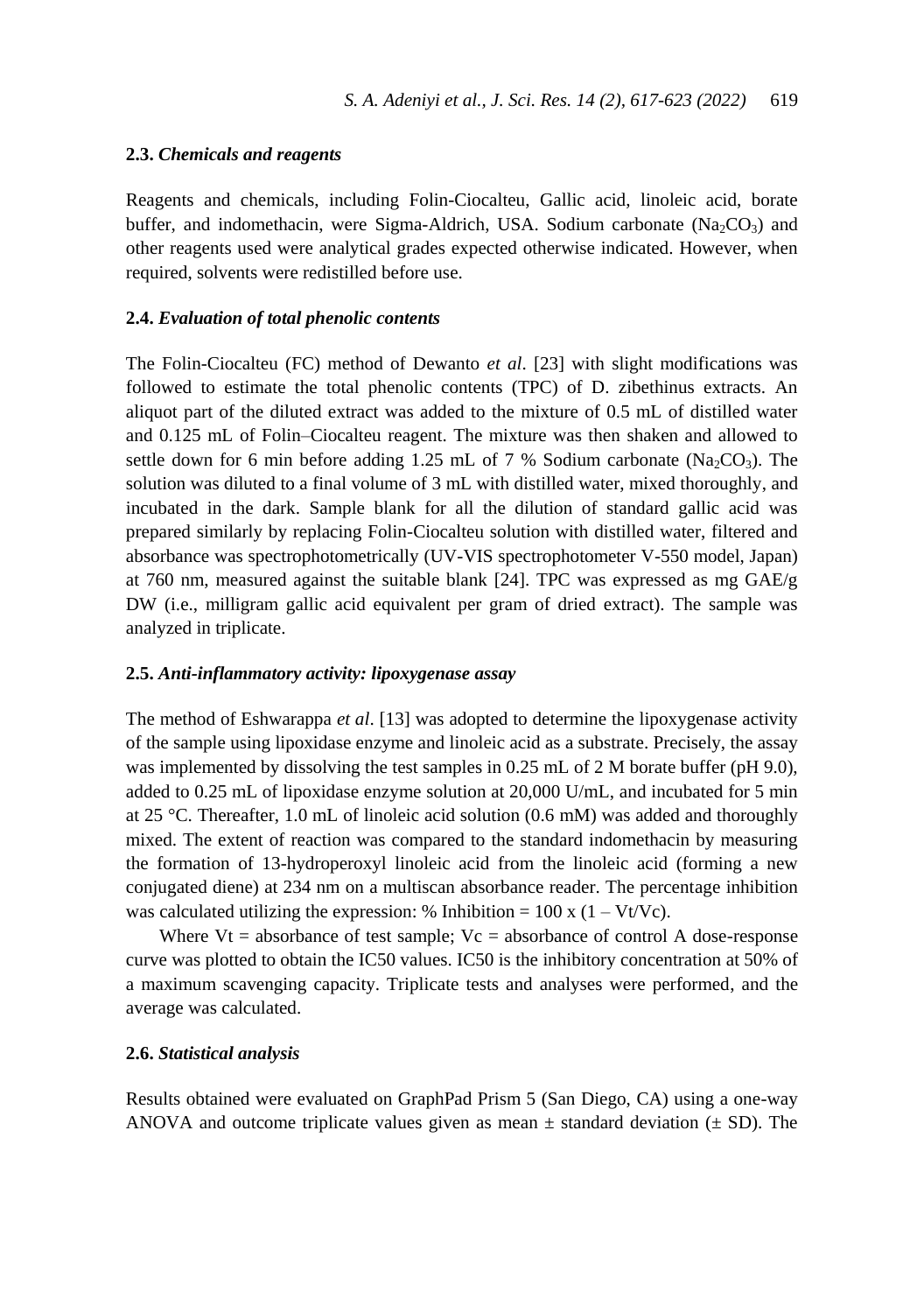concentrations of samples showing a 50 % inhibition (IC50) were estimated on the GraphPad Prism 5 via a non-linear regression fit.

### **3. Results and Discussion**

#### **3.1.** *Total phenolic contents*

The results of total phenolic contents of the three crude extracts (leaves, stem bark, and roots) of *D. zibethinus* are given in Table 1. Total phenolic content in gallic acid equivalent (GAE) gave the highest levels of  $6.88 \pm 1.54$ ,  $23.32 \pm 1.73$ , and  $29.00 \pm 3.43$ mg GAE/g, sample weights for the leaves, stem bark, and root extracts, respectively.

 The results attained for the total phenolic content of the three crude extracts (leaves, stem bark, and roots) of *D. zibethinus* revealed that all the extracts have some amount of total phenolics. Reports have indicated that phenols have broad biological activity, including antithrombotic, cardio-protective, vasodilator, and antimicrobial activities [25]. Recently, phenolics were investigated as strong antioxidants in vitro and demonstrated to be more effective than Vitamin C and E and carotenoids [26].

 Also, a lot of *in vitro* and *in vivo* systems have been employed to estimate the anticarcinogenic and anticancer potential of these natural phenolic compounds or extracts [3]. Phenolic extracts or isolated polyphenols from different plant food are studied in many cancer cell lines revealing various evolutionary stages of cancer [27,28]. Furthermore, in vitro studies on cancer cell lines numerous in vivo experiments have also been carried out to verify the antitumor efficacy of plant food-derived phenolic extracts or compounds with tumor incidence and multiplicity (e.g., number of tumors per animal) as endpoints [29- 32].

 In this study, it was perceived that the root extract has a substantial amount of phenolics compared to other extracts. But the minimum quantity of phenolics was obtained in the leaf extract. This indicates that phenolic compounds of the plant, *D. zibethinus*, can be well-chosen as lead compounds for designing potent antioxidant and anti-inflammatory drugs.

| Extract   | Total Phenolics (mg GAE/g DW) |  |  |  |
|-----------|-------------------------------|--|--|--|
| Leaf      | $6.88 + 1.54$                 |  |  |  |
| Stem bark | $23.32 + 1.73$                |  |  |  |
| Root      | $29.00 + 3.43$                |  |  |  |

Table 1. Total phenolic content of methanolic extracts from *D. zibethinus* Murr.

The values are means ± SD of three replicates. GAE **=** Gallic acid equivalent, DW = Dried weight.

#### **3.2.** *Anti-lipooxygenase activity of Durio zibethinus*

The anti-lipooxygenase activity of the extracts of *D. zibethinus* was determined and compared with a standard drug, indomethacin, following the standard procedure already described. A dose-response activity comparable to the standard drug was obtained (Table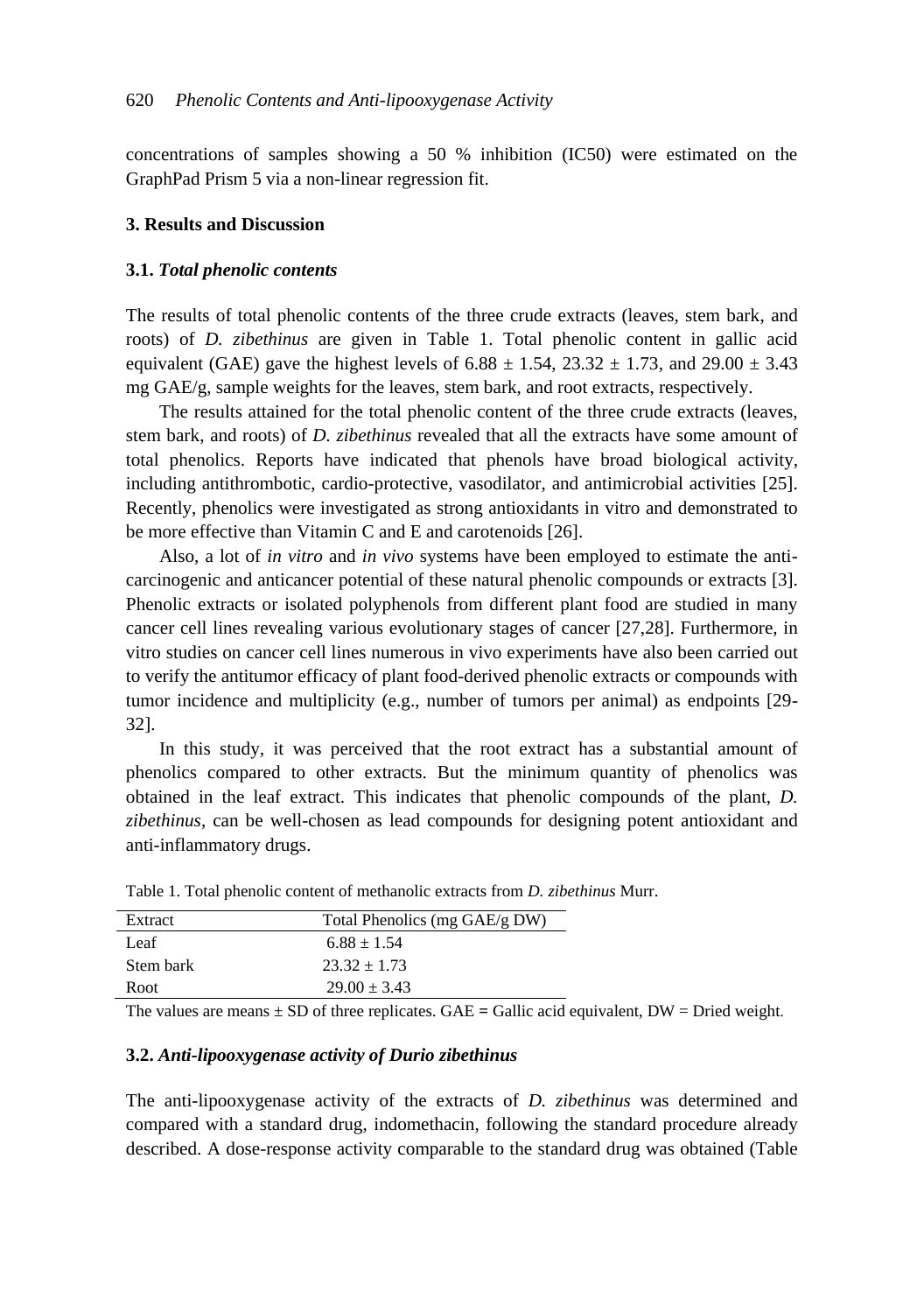2). The activities recorded for the leaves, stem bark, and root extracts range from 29.15 to 62.97 %, 44.23 to 75.06 %, and 34.16 to 86.31 %, respectively, while the standard indomethacin ranges from 44.31 to 83.29 % with corresponding IC50 values of 1.464, 1.203 and 1.400 µg/mL for leaves, stem bark and root respectively compared to standard indomethacin 1.660  $\mu$ g/mL at concentrations (10 to 150  $\mu$ g/mL).

 From Table 2, it was noted that lipoxygenase inhibition activity increased with an increase in concentration for the standard indomethacin and the methanol extracts of *D. zibethinus* parts. The plant lipoxygenase pathway is in many respects equivalent to the 'arachidonic acid cascades' in animals [33]. For this reason, the *in vitro* inhibition of lipoxygenase comprises a good model for screening plants with anti-inflammatory potential [34]. LOXs are susceptible to antioxidants, and their actions may consist of inhibition of lipid hydroperoxide formation owing to scavenging of lipidoxy or lipid peroxy- radical formed amid enzyme peroxidation. This can confine the availability of lipid hydroperoxide substrate required for the catalytic cycle of LOX.

 In recent years, the search for phytochemicals possessing anti-inflammatory properties has been on the rise due to their potential use in the therapy of various chronic and some infectious diseases. Epidemiology and experimental studies have implicated oxidative cellular damage arising from an imbalance between free radical generating and scavenging systems as the primary cause of cardiovascular diseases, cancer, aging, etc. [35]. High total phenolic content values found in methanol extract *D. zibethinus* imply the function of phenolic compounds in contributing to these activities. Plant phenolic compounds were found to acquire effective anti-inflammatory activity [36,37]. The results of the studies on *D. zibethinus* showed a favorable anti-inflammatory activity as the plant extracts inhibited the lipoxygenase enzyme activity. This has proven that the *D. zibethinus* plant is more useful in inflammation studies and various related physiological studies, aging, and diseases such as cancer, neurological disorder, etc.

| Sample<br>Concentration $(\mu g/mL)$ | Leaf<br>% inhibition | Stem bark<br>% inhibition | Root<br>% inhibition | Indomethacin<br>% inhibition |
|--------------------------------------|----------------------|---------------------------|----------------------|------------------------------|
| 10                                   | $29.15 \pm 0.03$     | $44.23 + 0.01$            | $34.16 + 0.02$       | $44.31 + 0.01$               |
| 20                                   | $37.61 + 0.01$       | $55.17 + 0.01$            | $57.67 + 0.02$       | $52.09 + 0.01$               |
| 50                                   | $56.48 + 0.05$       | $55.40 + 0.01$            | $70.82 + 0.01$       | $62.65 \pm 0.01$             |
| 100                                  | $60.31 + 0.01$       | $63.40 + 0.01$            | $83.87 + 0.01$       | $80.05 + 0.01$               |
| 150                                  | $62.97 + 0.01$       | $75.06 + 0.01$            | $86.31 \pm 0.01$     | $83.29 + 0.01$               |
| $IC_{50} \mu g/mL$                   | 1.464                | 1.203                     | 1.400                | 1.660                        |

Table 2. Effect of methanolic extracts of *D. zibethinus* Murr. on lipoxygenase inhibitory action.

Indomethacin was used as the reference standard. Values were performed in triplicates and represented as mean ± SD.

#### **4. Conclusion**

The present results showed that the methanol extracts of *D. zibethinus* possess antiinflammatory properties. These activities may be owing to the strong occurrence of polyphenolic compounds such as alkaloids, flavonoids, tannins, steroids, and phenols. Isolation and purification of bioactive compounds in this plant are necessary, and this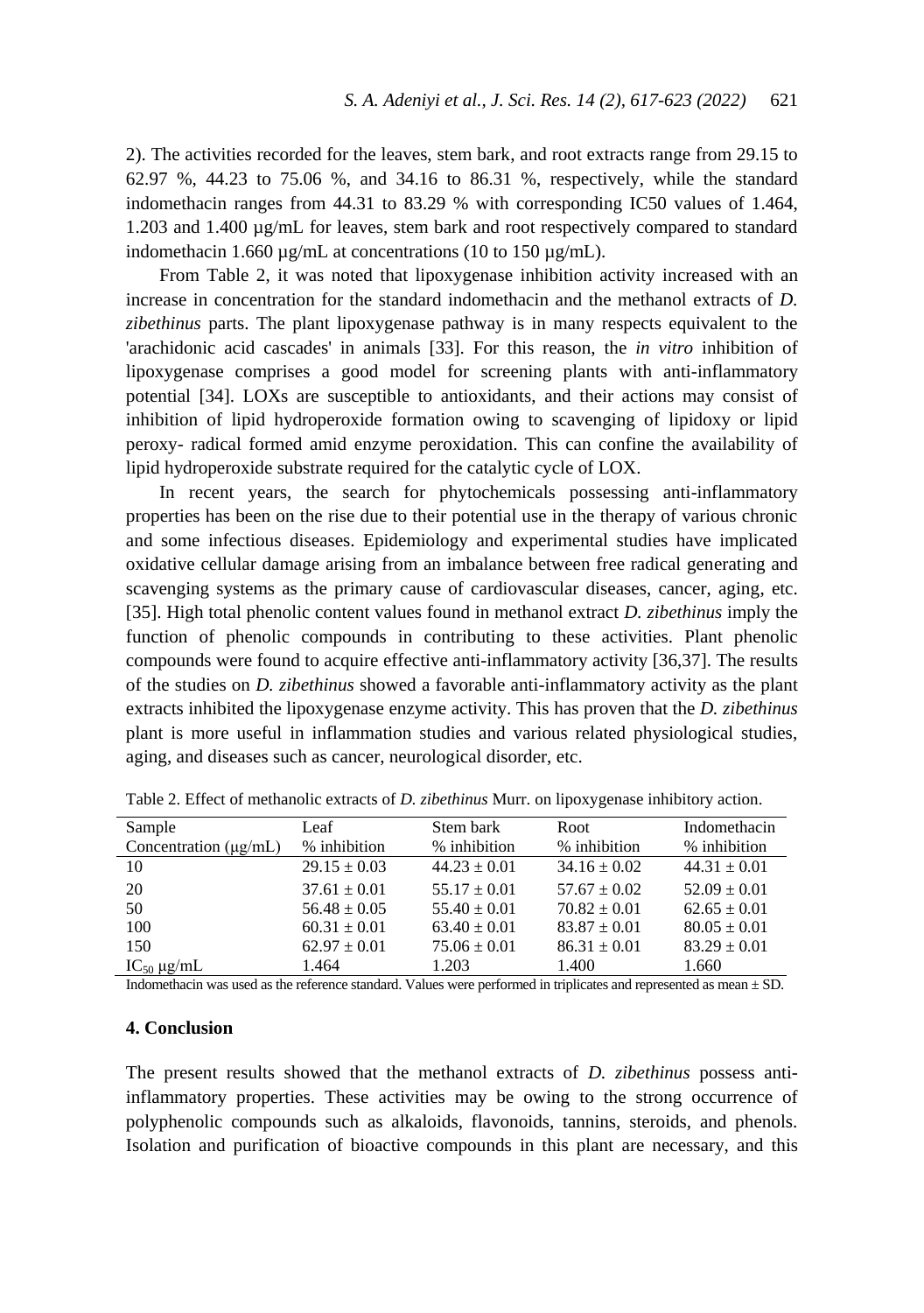purified form of the compounds may show increased activity. This study gives the idea that the *D. zibethinus* is conceivably used as lead compounds for designing effective antiinflammatory drugs that can be employed to treat different diseases such as cancer, neurological disorder, aging, and inflammation.

# **References**

- 1. B. Youngsu, J. K. Young, B. Moo-Yeol, K. Dae-Ok, and L. Hyungjae, Food Sci. Biotechnol. **24**, 1453 (2015)[. https://doi.org/10.1007/s10068-015-0187-8](https://doi.org/10.1007/s10068-015-0187-8)
- 2. J. C. D. Valle, M. L. Buide, J. B. Whittall, F. Valladares, and E. Narbona, PLoS ONE **15**, ID e0231611 (2020)[. https://doi.org/10.1371/journal.pone.0231611](https://doi.org/10.1371/journal.pone.0231611)
- 3. D. Jin and J. Russell, Molecules. **15**, 7313 (2010). <https://doi.org/10.3390/molecules15107313>
- 4. V. D. Freitas, E. Brando, S. Soares, and N. Mateus, J. Agric. Food Chem. **62**, 9562 (2014). <https://doi.org/10.1021/jf502721c>
- 5. S. M. Mandal, R. O. Dias, and O. L. Franco, J. Med. Food **20**, 1031 (2017). <https://doi.org/10.1089/jmf.2017.0017>
- 6. D. L. Evers, C. F. Chao, X. Wang, Z. Zhang, S. M. Huong, and E. S. Huang, Antiviral Res. **68**, 124 (2005)[. https://doi.org/10.1016/j.antiviral.2005.08.002](https://doi.org/10.1016/j.antiviral.2005.08.002)
- 7. Y. He, Y. Yue, X. Zheng, K. Zhang, S. Chen, and Z. Du, Molecules **20**, 9183 (2015). <https://doi.org/10.3390/molecules20059183>
- 8. G. K. Harris, Y. Qian, S. S. Leonard, D. C. Sbarra, and X. Shi, J. Nutr. **136**, 1517 (2006). <https://doi.org/10.1093/jn/136.6.1517>
- 9. A. Scalbert, C. Manach, C. Morand, C. Rémésy, and L. Jiménez, Crit. Rev. Food Sci. Nutr. **45**, 287 (2005)[. https://doi.org/10.1080/1040869059096](https://doi.org/10.1080/1040869059096)
- 10. A. Jo-Watanabe, T. Okuno, and T. Yokomizo, Int. J. Mol. Sci. **2019**, ID 3580 (2019). <https://doi.org/10.3390/ijms20143580>
- 11. L. Rackova, M. Oblozinsky, D. Kostalova, V. Kettmann, and L. Bezakova, J. Inflamm. **4**, 1 (2007)[. https://doi.org/10.1186/1476-9255-4-15](https://doi.org/10.1186/1476-9255-4-15)
- 12. A. D. Dobrian, D. C. Lieb, B. K. Cole, D. A. Taylor-Fishwick, S. K. Chakrabarti, and J. L. Nadler, Prog. Lipid Res. **50**, 115 (2011).<https://doi.org/10.1016/j.plipres.2010.10.005>
- 13. R. S. B. Eshwarappa, Y. L. Ramachandra, S. R. Subaramaihha, S. G. Subbaiah, R. S. Austin, and B. L. Dhananjaya, Pharma. Res. **8**, 78 (2016).<https://doi.org/10.4103/0974-8490.171103>
- 14. S. J. Bhore, N. A. Husin, S. Rahman, and R. Karunakaran, Bioinformatics **14**, 265 (2018).
- 15. S. Subhadrabandhu and S. Ketsa, Durian-king of Tropical Fruit (Throdon, Wellington, New Zealand: Daphne Brasell Associates, 2001) pp. 66-69. <https://doi.org/10.1079/9780851994963.0000>
- 16. P. Chansiripornchai and S. Pongsamart, The Thai J. Vet. Med. **38**, 55 (2008).
- 17. A. M. G. Ang, C. M. D. R. Nalda, and S. E. Sabejon, Asian J. Biol. Life Sci. **7**, 105 (2018). <https://doi.org/10.5530/ajbls.2018.7.13>
- 18. M. Leontowicz, H. Leontowicz, J. Drzewiecki, Z. Jastrzebski, R. Haruenkit, S. Poovarodom, Y. S. Park, S. G. Kang, S. Trakhtenberg, and S. Gorinstein, Food Chem. **102**, 192 (2007). <https://doi.org/10.1016/j.foodchem.2006.05.046>
- 19. R. Siburian, D. G. R. Aruan, T. Barus, G. Haro, and P. Simanjuntak, Oriental J. Chem. **35**, 487 (2019)[. https://doi.org/10.13005/ojc/350166](https://doi.org/10.13005/ojc/350166)
- 20. H. Leontowicz, M. Leontowicz, R. Haruenkit, S. Poovarodom, Z. Jastrzebski, J. Drzewiecki, M. L. A. Ayala, I. Jesion, S. Trakhtenberg, and S. Gorinstein, Food Chem. Toxicol. **46**, 581 (2008)[. https://doi.org/10.1016/j.fct.2007.08.042](https://doi.org/10.1016/j.fct.2007.08.042)
- 21. E. K. Kumar, A. Ramesh, and R. Kasiviswanath, Biol. Pharma. Bul. **28**, 729 (2005). <https://doi.org/10.1248/bpb.28.729>